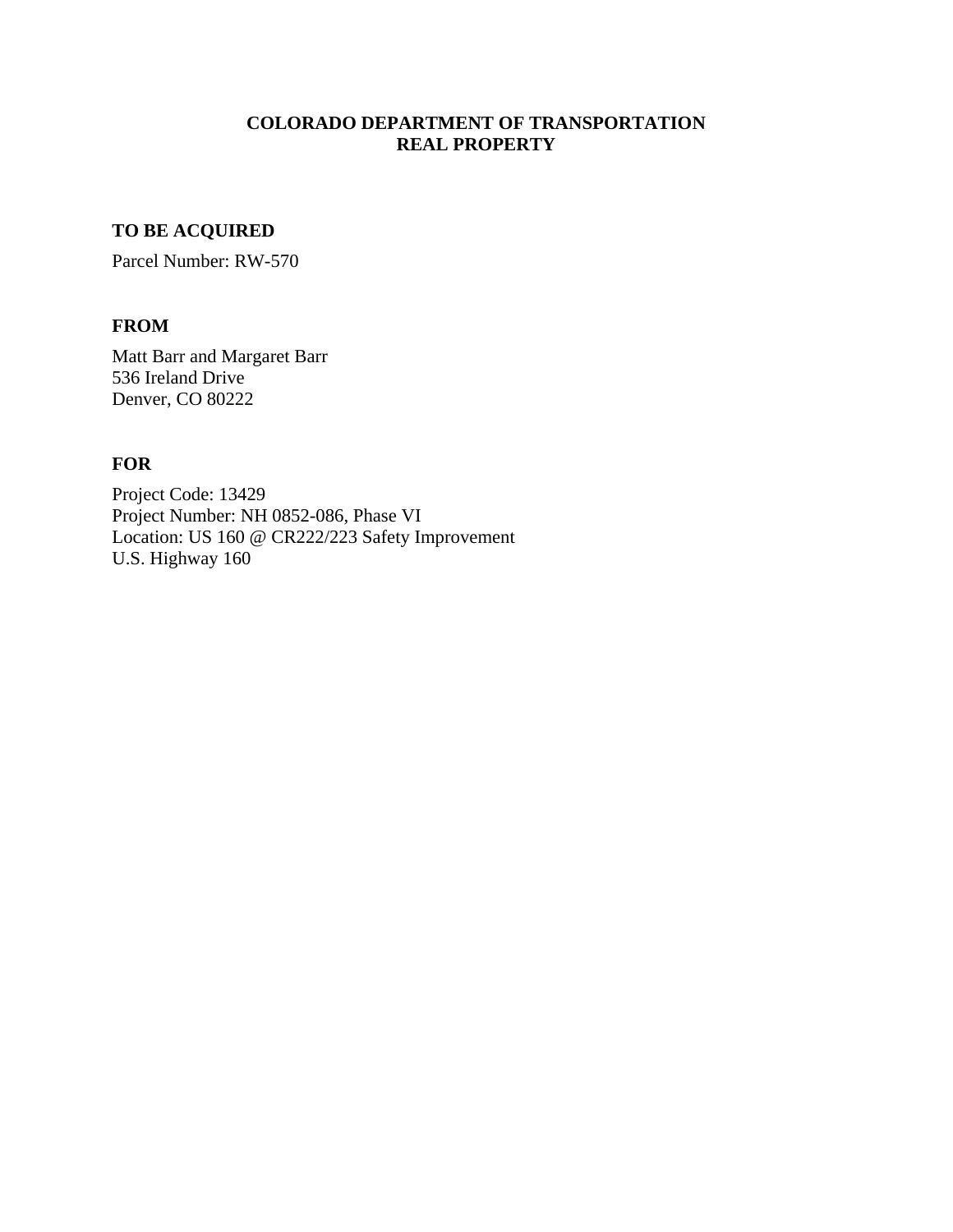### **EXHIBIT "A"**

## **PROJECT CODE: 13429 PROJECT NUMBER: NH 0852-086, PHASE VI PARCEL NUMBER RW-570 DATE: JANUARY 19, 2009**

### **LEGAL DESCRIPTION**

A tract or parcel of land No. RW-570 of the Department of Transportation, State of Colorado, Project Code 13429, Project Number NH 0852-086, Phase VI containing 232,207 square feet (5.331 acres), more or less, located in the  $N\frac{1}{2}$  of Section 19 and the SW  $\frac{1}{4}$  of Section 18, Township 7 South, Range 67 West of the Sixth Principal Meridian and the SE ¼ of Section 13, Township 7 South, Range 68 West, of the Sixth Principal Meridian, in Douglas County, Colorado, said tract or parcel being more particularly described as follows:

That portion of tract or parcel RW-570 lying within said Section 13 being a portion of Utility Easement 170A as described in Land Survey Plat 3605, deposited September 28, 2004 at the Douglas County Clerk and Recorders Office, more particularly described as follows: Commencing at the Southeast corner of said Section 13; Thence along the East line of said Section 13, North  $00^{\circ}42'38''$  West, to a point on the east right of way line of SH 85 (January 2009), a distance of 29.83 feet, said point also being the TRUE POINT OF BEGINNING;

Thence along said east right of way line the following 5 (five) courses:

- 1. Thence South 82º09'45" West, a distance of 77.52 feet;
- 2. Thence North 83º26'37" West, a distance of 410.05 feet;
- 3. Thence North 79º29'09" West, a distance of 157.40 feet;
- 4. Thence North 89º45'29" West, a distance of 103.19 feet;
- 5. Thence North 83º26'37" West, a distance of 383.63 feet;
- 6. Thence departing said east right of way line, North 09º43'36" East, to the northerly boundary of aforementioned Utility Easement 170A, a distance of 44.96 feet;

Thence along said northerly Utility Easement 170A boundary the following 2 (two) courses:

- 7. Thence South 83º02'12" East, a distance of 1073.46 feet;
- 8. Thence North 82º09'45" East, to the East line of said Section 13, a distance of 50.18 feet;
- 9. Thence departing said northerly Utility Easement 170A boundary along said East line, South 00º42'38" East, a distance of 30.23 feet to the TRUE POINT OF BEGINNING.

The above described portion of tract or parcel RW-570 contains 43,933 square feet (1.009 acres), more or less.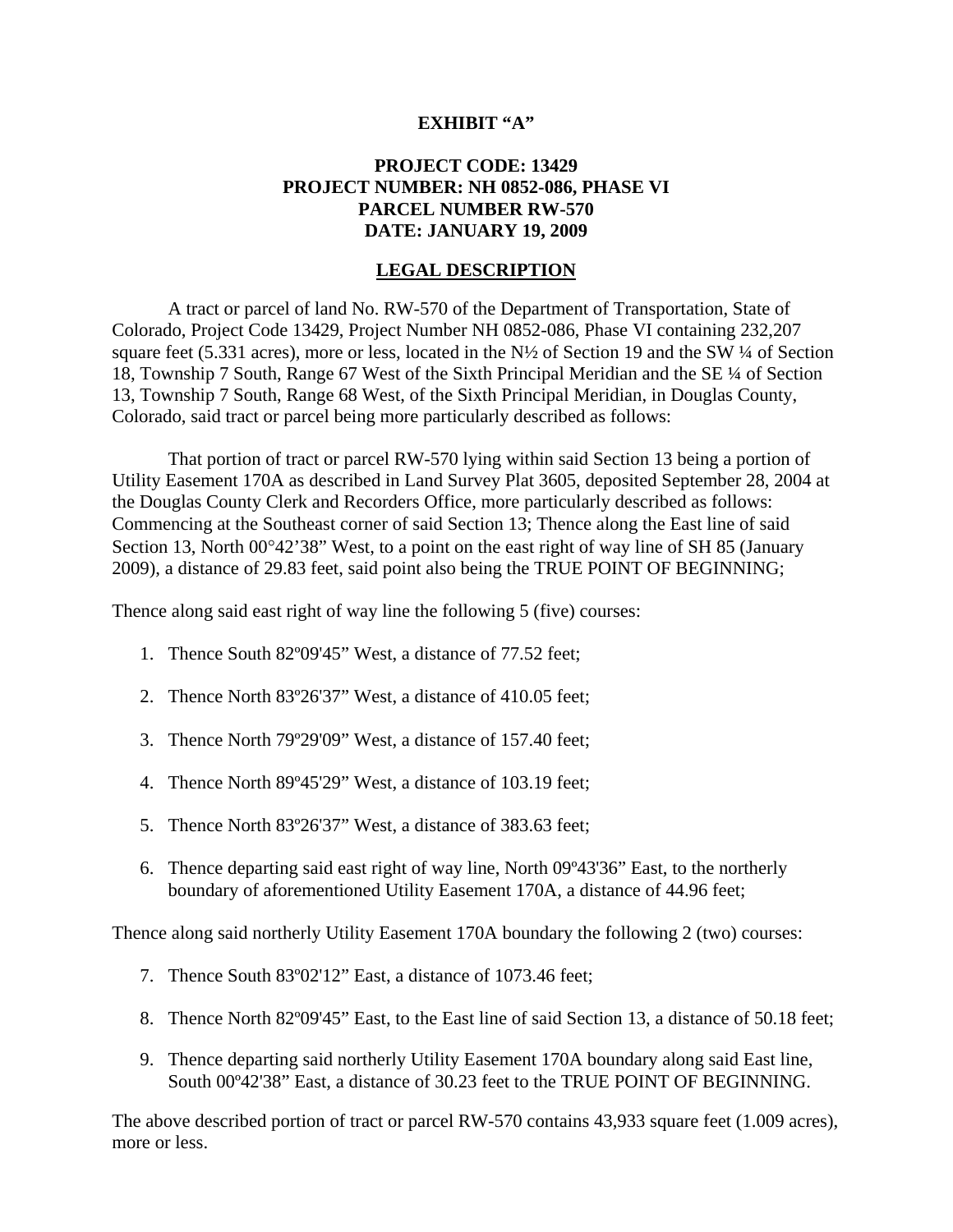## **ALSO**

That portion of tract or parcel RW-570 lying within aforementioned Section 18 being the same as Utility Easement 170B as described in Land Survey Plat 3605, deposited September 28, 2004 at the Douglas County Clerk and Recorders Office, being more particularly described as follows: Commencing at the Southwest corner of said Section 18; Thence along the West line of said Section 18, North  $00^{\circ}42'38''$  West, to a point on the east right of way of SH 85 (January 2009), a distance of 29.83 feet, said point also being the TRUE POINT OF BEGINNING;

- 1. Thence continuing along said West line, North  $00^{\circ}42'38''$  West, to the northerly boundary of said Utility Easement 170B, a distance of 30.23 feet;
- 2. Thence along said northerly Utility Easement 170B boundary, North 82º09'45" East, a distance of 32.36 feet;
- 3. Thence continuing along said northerly Utility Easement 170B boundary, South 81º09'23" East, to the South line of said Section 18, a distance of 345.82 feet;
- 4. Thence along said South line, South 88º15'52" West, to a point on said east right of way line of SH 85 (January 2009), a distance of 200.61 feet;
- 5. Thence along said east right of way line, North 78º32'11" West, a distance of 145.04 feet;
- 6. Thence continuing along said east right of way line, South 82º09'45" West, a distance of 31.01 feet to the TRUE POINT OF BEGINNING.

The above described portion of tract or parcel RW-570 contains 9,495 square feet (0.218 acres), more or less.

### **ALSO**

That portion of tract or parcel RW-570 lying within said Section 19 being the same as Utility Easement 170C as described in Land Survey Plat 3605, deposited September 28, 2004 at the Douglas County Clerk and Recorders Office being more particularly described as follows: Commencing at the Northwest corner of said Section 19; Thence along the North line of said Section 19, North  $88^{\circ}15'52''$  East, to a point on the east right of way line of SH 85 (January 2009), a distance of 172.58 feet, said point also being the TRUE POINT OF BEGINNING;

1. Thence continuing along said North line, North 88º15'52" East, to the northerly boundary of said Utility Easement 170C, a distance of 200.61 feet;

Thence along said northerly Utility Easement 170C boundary the following 12 (twelve) courses

- 2. Thence South 80º54'37" East, a distance of 702.94 feet;
- 3. Thence South 79º25'46" East, a distance of 320.83 feet;
- 4. Thence South 60º16'15" East, a distance of 247.27 feet;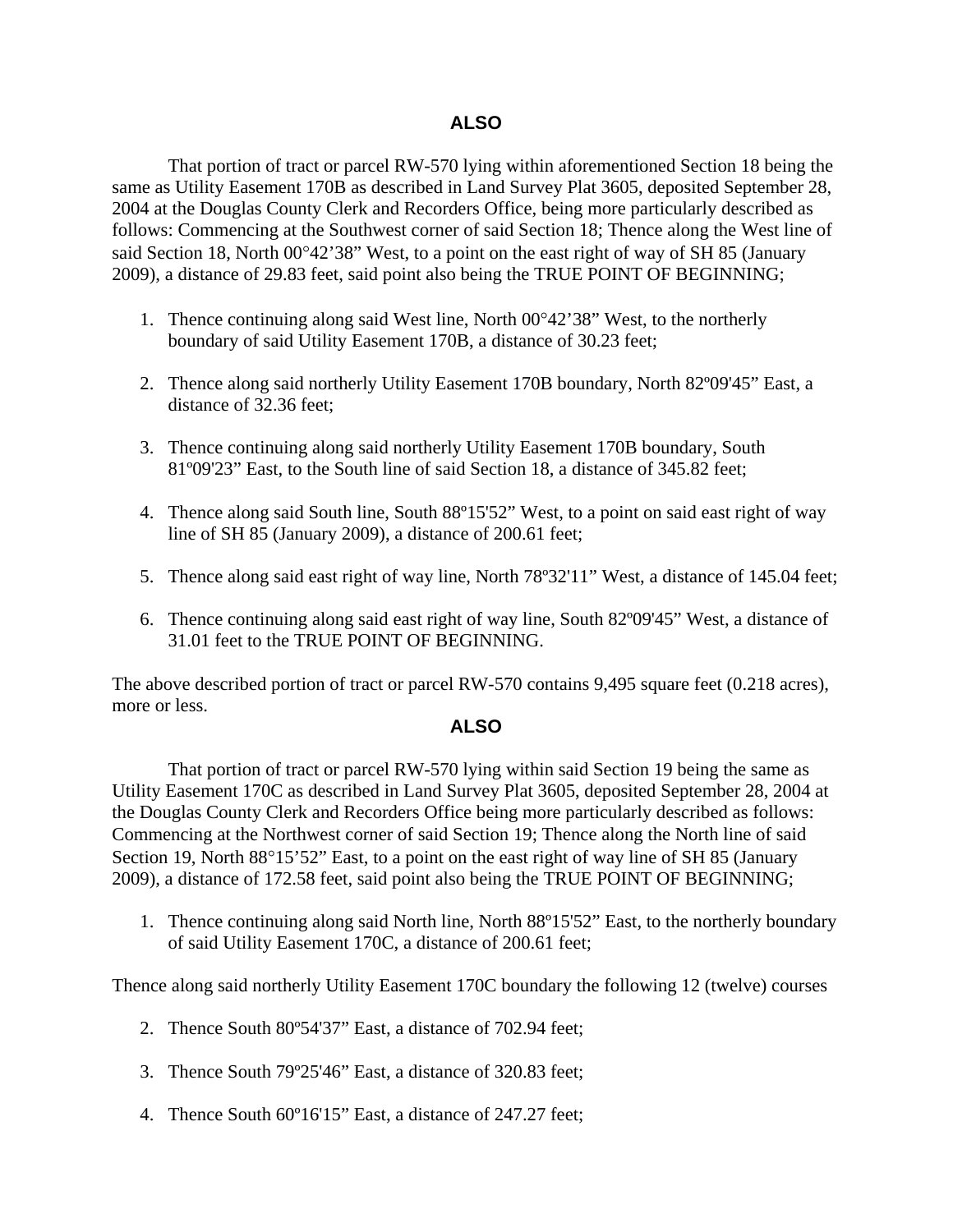- 5. Thence South 66º28'48" East, a distance of 405.64 feet to a point of curvature;
- 6. Thence along the arc of a curve to the left having a radius of 1,970.00 feet, a central angle of 12º42'41", an arc length of 437.06 feet and a chord which bears South 72º50'09" East a distance of 436.16 feet;
- 7. Thence South 79º11'30" East, a distance of 895.69 feet;
- 8. Thence South 75º22'58" East, a distance of 445.27 feet to a point of curvature;
- 9. Thence along the arc of a curve to the right having a radius of 3,030.00 feet, a central angle of 07º48'11", and arc length of 412.65 feet and a chord which bears South 71º28'52" East, a distance of 412.33 feet;
- 10. Thence South 67º34'47" East, a distance of 433.24 feet to a point of curvature;
- 11. Thence along the arc of a curve to the left having a radius of 2,470.00 feet, a central angle of 10º49'07", an arc length of 466.38 feet and a chord which bears South 72º59'20" East, a distance of 465.69 feet;
- 12. Thence South 78º23'54" East, a distance of 114.17 feet;
- 13. Thence South 89º37'43" East, to the East line of said Section 19, a distance of 219.31 feet;
- 14. Thence departing said northerly Utility Easement 170C boundary along said East line, South 00º03'58" West, to a point on aforementioned east right of way line, a distance of 35.00 feet;

Thence along said east right of way line the following 21 (twenty-one) courses:

- 15. Thence North 89º37'43" West, a distance of 197.27 feet;
- 16. Thence North 78º23'54" West, a distance of 142.79 feet to a point of curvature;
- 17. Thence along the arc of a curve to the right having a radius of 2,500.00 feet, a central angle of 10º49'07", an arc length of 472.05 feet and a chord which bears North 72º59'20" West, a distance of 471.35 feet;
- 18. Thence North 67º34'47" West, a distance of 433.24 feet to a point of curvature;
- 19. Thence along the arc of a curve to the left having a radius of 3,000.00 feet, a central angle of 10º39'19", an arc length of 557.91 feet and a chord which bears North 72º54'27" West, a distance of 557.11 feet;
- 20. Thence North 78º14'06" West, a distance of 161.09 feet;
- 21. Thence North 70º27'54" West, a distance of 133.60 feet;